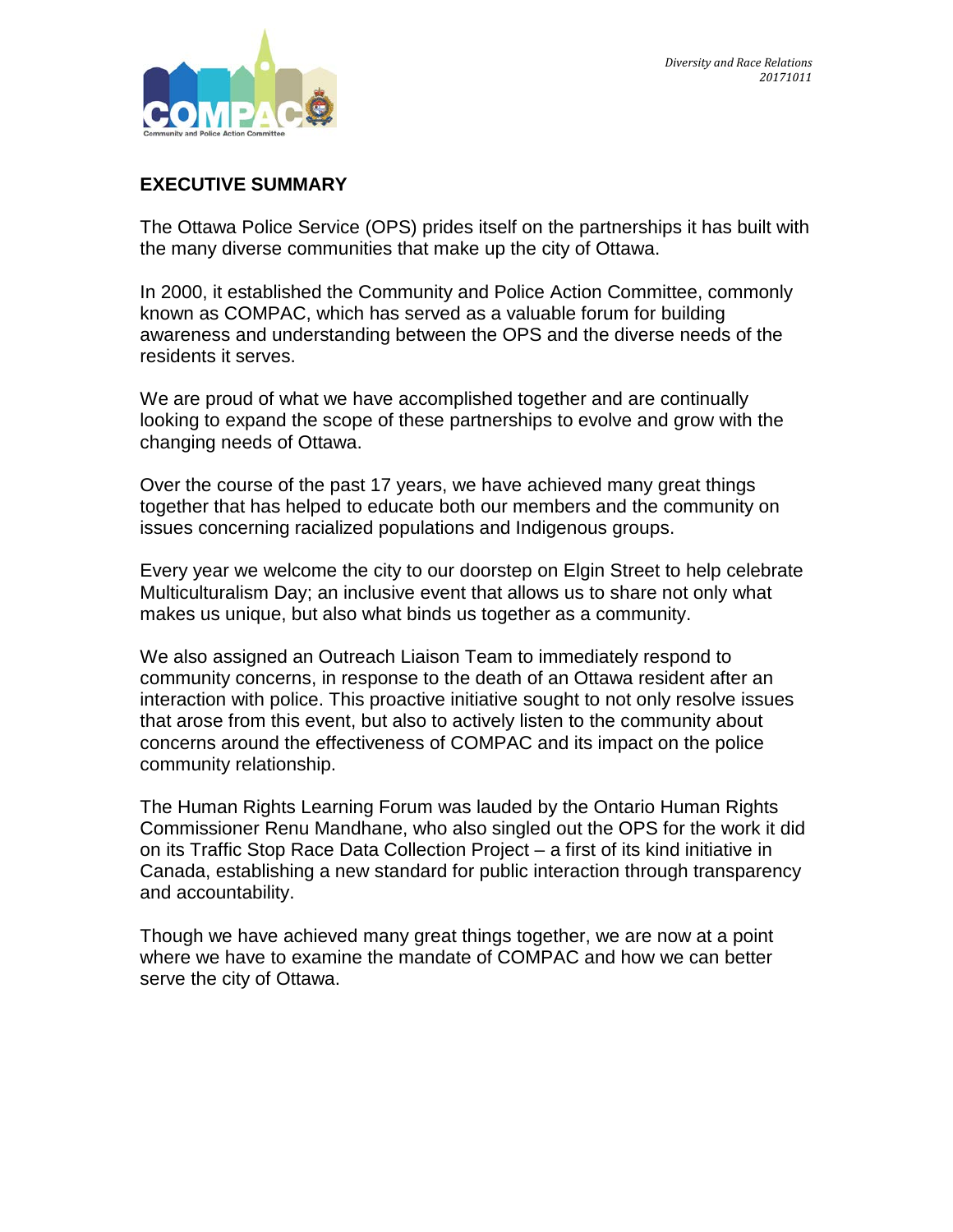

#### Need for Change

While we value the work we have done together with COMPAC, we recognize that in order to meet the changing needs of the city, we need to evolve and reassess how we can better manage our partnerships; and encourage the growth of new ones.

There is widespread agreement on the need for creative thinking that explores different ways of delivering on the mandate through greater engagement, meaningful consultation, and direct dialogue that generates real solutions to the most challenging issues.

Past COMPAC chairs and current members have made constructive recommendations on how to proceed going forward to better enhance the service and partnerships between the many diverse communities that make up the city of Ottawa. Applicant screening for COMPAC as well as advocacy of police oversight recommendations made by Justice Michael Tulloch in March 2017 are just two examples put forth by past COMPAC chairs and current community COMPAC members.

Both past and current members of COMPAC also believed that having members who were entrenched and known within their communities were keys to enhancing existing relationships and building new ones.

# **BACKGROUND**

COMPAC was formed in 2000 to build bridges between the OPS and specific communities throughout the city of Ottawa. The main objective of the advisory committee is to:

*"...nurture and develop a partnership between racialized, Indigenous and diverse communities and the police by means of communication, respect, accountability, freedom from fear, trust, etc."* 

Over the years, COMPAC has worked diligently to achieve several key objectives, including:

- To be a forum for ongoing dialogue, communication and consultation including the sharing and exchange of information and analysis;
- To develop, renew and promote shared perspectives, goals and strategies, and pursue common ways of acting; and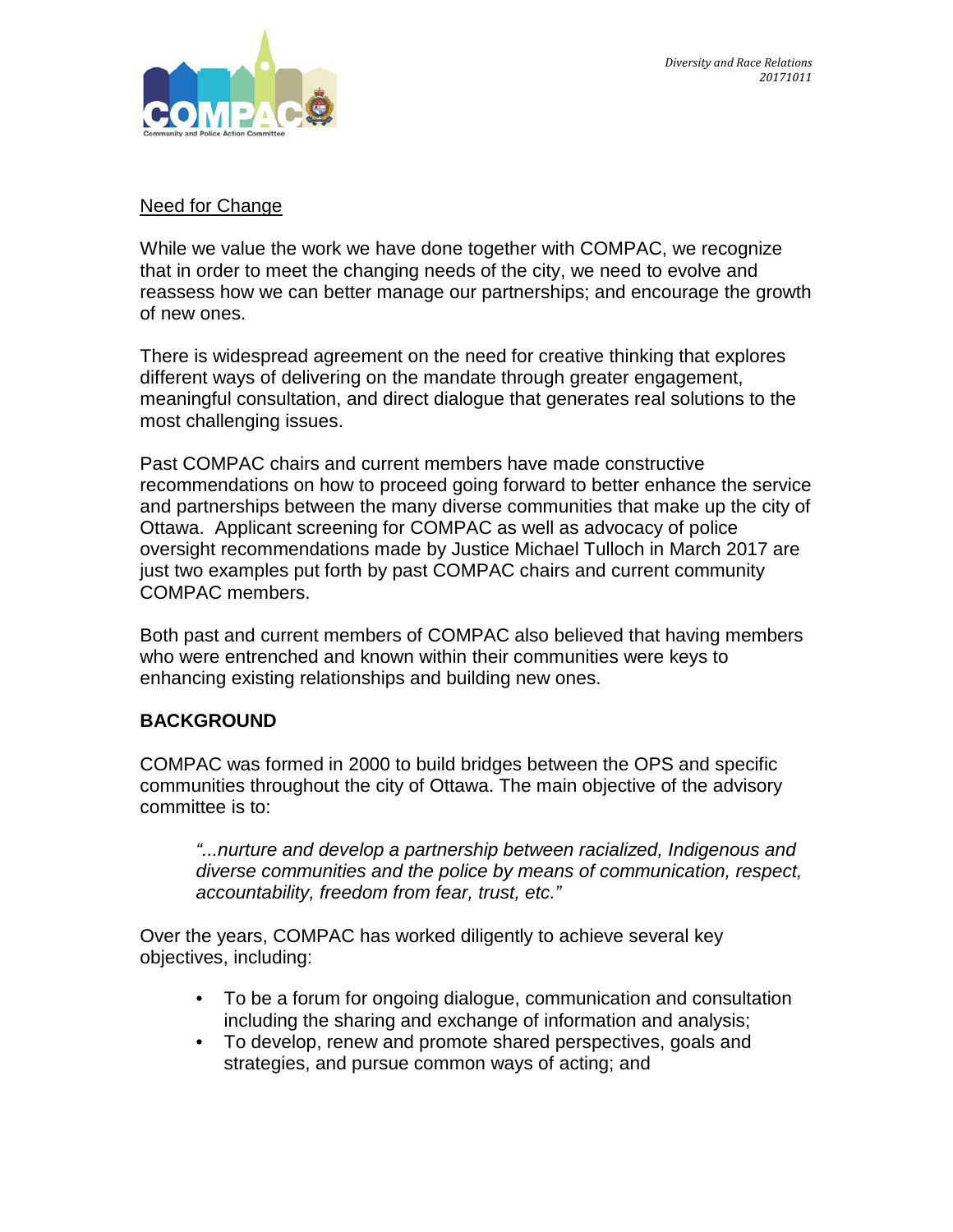

• To identify and address community-police concerns and issues using such approaches and techniques as problem solving, as well as conflict and dispute resolution.

### Barriers to Progress

Over the summer of 2017, COMPAC's leadership group came together to look at how to address gaps that had been identified in the COMPAC mandate. There was agreement that although members remain committed and well-intentioned, a variety of factors have led to less productive discussions and a diminished ability to generate positive change:

- The committee is not as visible as it would like to be and is not necessarily seen to be credible on key issues affecting underrepresented communities;
- There are inherent barriers for the group to challenge the OPS and to criticize its policies and practices;
- Community representatives sometimes bring a narrow perspective to the COMPAC table that does not necessarily reflect the broader interests of marginalized, racialized, and Indigenous communities;
- An ineffective business plan;
- The absence of a formal evaluation process that is also contributing to a general lack of accountability;
- Insufficient capacity to move on issues of primary concern and to ensure consistent, high quality follow-up actions; and
- The need for a well-defined process to deal with critical incidents involving police and members of racialized, marginalized or Indigenous communities.
- Although COMPAC has maintained its process of allowing issues to be discussed at the table, it lacks process to develop solutions in response to those issues.

#### Alignment with Other Directional Documents

Also factoring into the review of COMPAC are the OPS *2016-2018 Business Plan* and the *Multi-Year Action Plan for Bias-Neutral Policing* (MYAP) that flowed out of the largest race based data collection project in Canadian policing history.

The *2016-2018 Business Plan* confirms engagement with Ottawa's diverse communities as a key activity in building trust in the police. Specifically, it calls for the use of an Equity, Diversity and Inclusion (EDI) lens in all OPS "business practices, processes, planning and culture."

The EDI principles are: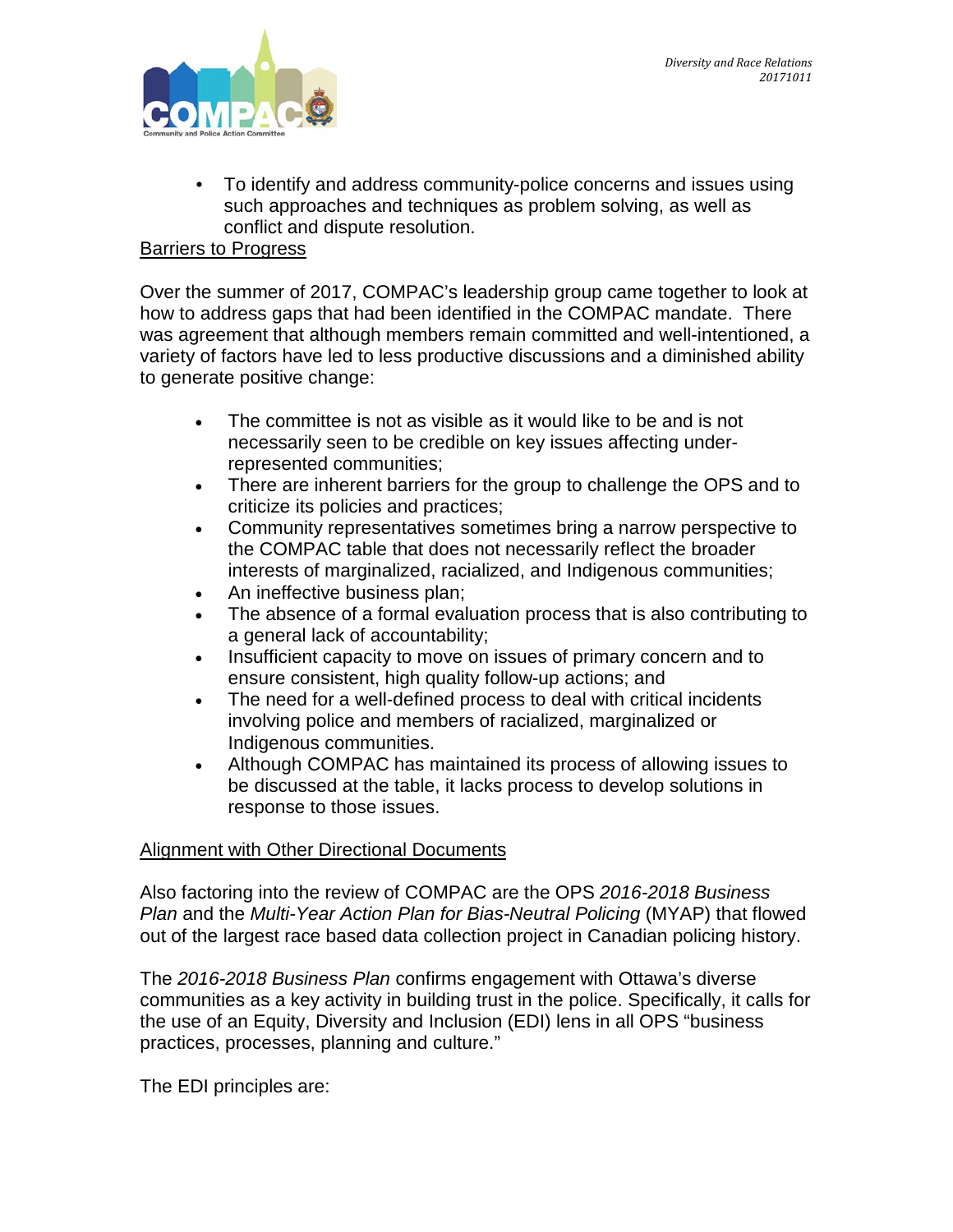

- **Equitable** *–* treating everyone fairly by acknowledging their unique situation and addressing systemic barriers; ensuring everyone has access to equal results and benefits;
- **Diverse** *–* drawing upon a wide range of experiences, perspectives and skills within a person, group or community to make our communities and workplaces richer; and
- **Inclusive** acknowledging and valuing people's differences so we all have a sense of belonging, acceptance and recognition as valued and contributing members of society.

The MYAP is a product of the Traffic Stop Race Data Collection Project (TSRDCP) that began in April 2012. Based on the results of the project and a commitment to bias-neutral policing, the OPS has taken a number of specific actions (e.g., policy, training, outreach, and recruitment), much of it in collaboration with community stakeholders, including COMPAC.

The MYAP has six Key Action Areas of which one is engagement with community, which identifies the following priorities:

- Ensure meaningful community-police engagement opportunities during the development, implementation, and monitoring of MYAP – focused on creating partnerships and collaborative action;
- Continue building trust and confidence in policing with communities who are most affected by focusing on community-police engagement and outreach opportunities in OPS service delivery: events, programs, committees;
- Improve community engagement efforts at the neighbourhood level, including with youth; and
- Improve community-police response to critical incidents.

In order to align with priority areas as identified by various communities and reports, the forward work of MYAP and to ensure continued relevance and effectiveness, a re-imagined and restructured community and police approach is required.

There are lots of examples to be explored and in continued collaboration, we are committed to developing a new structure that meets our current and future needs.

### **RECOMMENDATIONS**

With the help of an outside facilitator, COMPAC's leadership group has put forward a series of recommendations to create the conditions for open, candid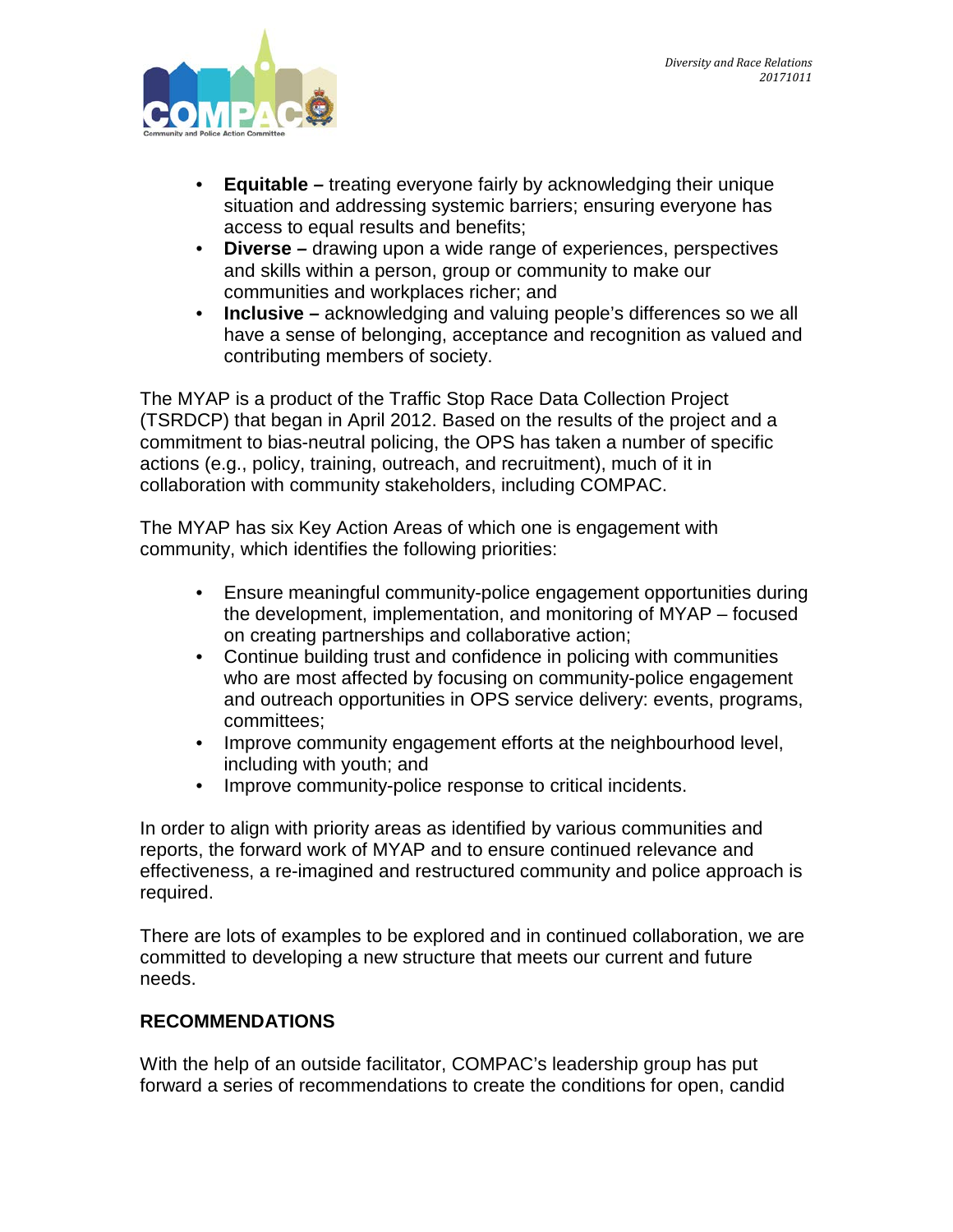

and constructive conversation, and to put the committee in a stronger position to deliver on its mandate.

The restructuring of COMPAC should include the following key recommendations:

- Review and edit the mandate;
- Create well-defined processes tied directly to COMPAC's overall mandate (e.g., community consultation, recruitment, selection, orientation for new members, professional development, etc.). Consider updated demographic data when determining community representation;
- Collaboratively create a new *Terms of Reference* to *ensur*e a clear understanding of respective roles, responsibilities, accountabilities and length of term;
	- Establish a work plan that defines specific goals, objectives, actions, timeframes, and performance measurements;
	- Consider supplementing the work of COMPAC through other forms of community engagement and through the integration of other advisory groups (e.g., LGBTQ2S, Youth Action Committee, etc.);
	- Be intentional about integrating COMPAC's mandate with other priorities at the OPS as part of an overall effort to foster positive culture change within the organization; and
	- Ensure sufficient capacity within COMPAC to deliver on the core elements of its mandate.

# **NEXT STEPS**

Following a presentation to the COMPAC membership in early October, it is proposed that the leadership group (current OPS Chair and Vice Chair; current Community Chair and Vice Chair) be tasked with exploring viable options for moving forward, based on the recommendations from the June 2017 meeting.

Short-term priorities should include:

- A celebration event to acknowledge COMPAC's successes over the years and to thank current members for their longstanding support and contribution;
- Formal community engagement activities as part of the MYAP initiative;
- Create a new mandate and *Terms of Reference*;
- Updated recruitment and selection processes; and,